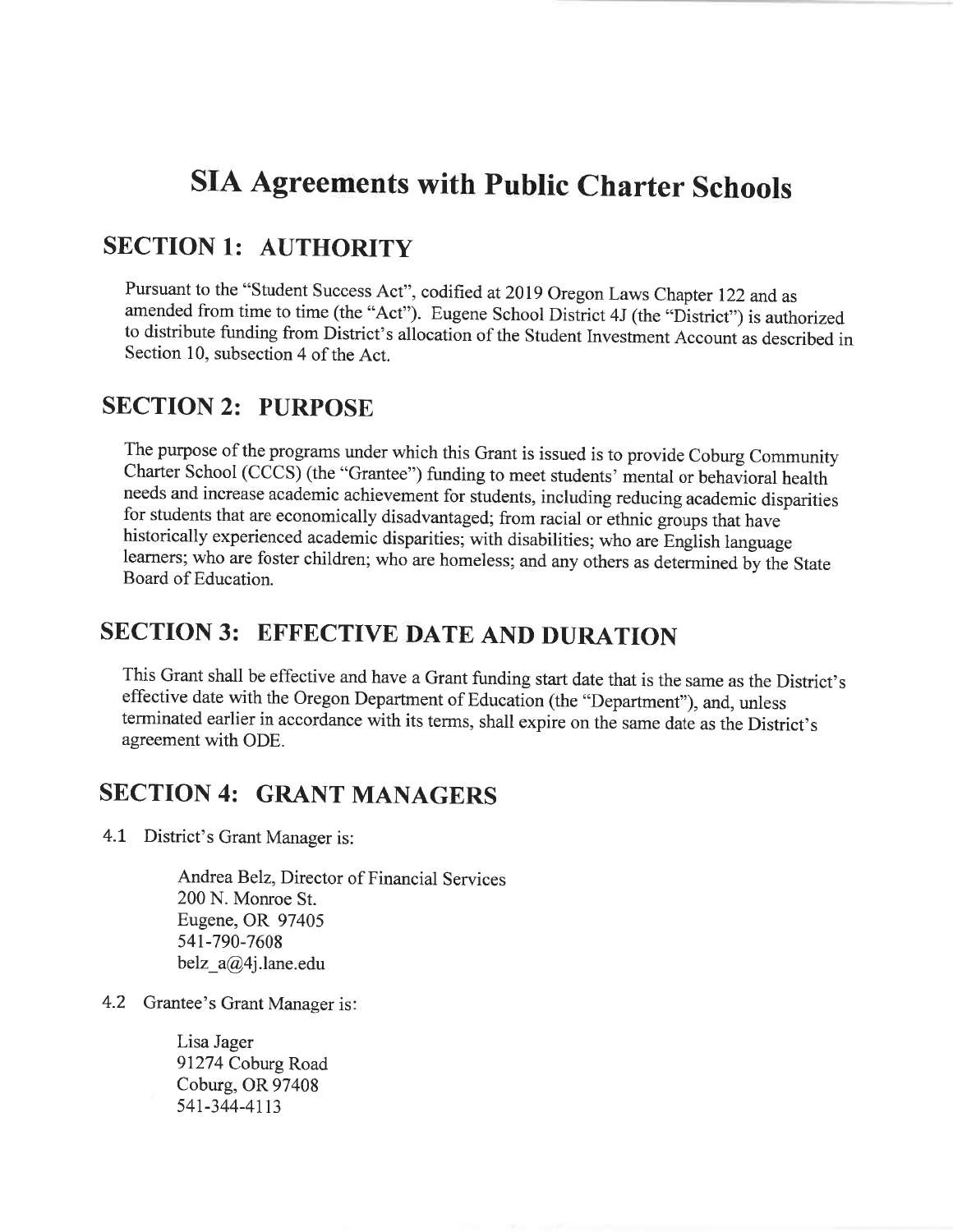director@coburgcharter.org

4.3 A Party may designate a new Grant Manger by written notice to the other Party.

## **SECTION 5: PROJECT ACTIVITIES**

5.1 Grantee shall provide the project activities to the District on or before June 25, 2021. The District will work collaboratively with the Grantee to identify appropriate projects and outcome measures that align with the district's priorities for the Student Investment Account. Approved projects and outcome measures will be added to this agreement as Appendix A.

# SECTION 6: GRANT FUNDS AND EXCHANGE OF SERVICES

- 6.1 Grantee Allocation. In accordance with the terms and conditions of this Grant, the District shall provide Grantee 100% of the SIA Allocation amount generated by the ADMw attributed to the Grantee and published by ODE in the quarterly SIA Allocations report. The Grantee shall not set aside any administrative or indirect costs from their allocation.
- 6.2 Services provided by the District. If the Grantee elects to hire new staff as employees of the District, the District will make services from Human Resources available to Grantee as related to hiring and payroll. In addition, the District will provide services from the Business Office as required for purchasing.

# SECTION 7: DISBURSEMENT GENERALLY

### 7.1 Disbursement of Funds.

- 7.1.1 District shall disburse Grant Funds within twenty (20) business days of District receiving a completed and signed "Student Investment Account (SIA) Grant Reimbursement Form" with appropriate supporting documentation for the most recent reporting period from the Grantee.
- 7.1.2 All expenses must adhere strictly to ODE guidance and rules adopted by the State Board of Education regarding the allowable uses of SIA grant funds.
- 7.2 Recovery of Grant Funds. Any Grant Funds disbursed to Grantee under this Grant that are expended in violation or contravention of one or more of the provisions of this Grant ("Misexpended Funds") or that remain unexpended on the earlier of termination or expiration of this Grant ("Unexpended Funds") must be returned to District. Grantee shall return all Misexpended Funds and Unexpended Funds to District promptly after District's written demand but in any event no later than 30 days after the District's written demand.

### **SECTION 8: PERFORMANCE TARGETS**

8.1 Grantee will identify longitudinal performance growth targets (the "Targets") in accordance to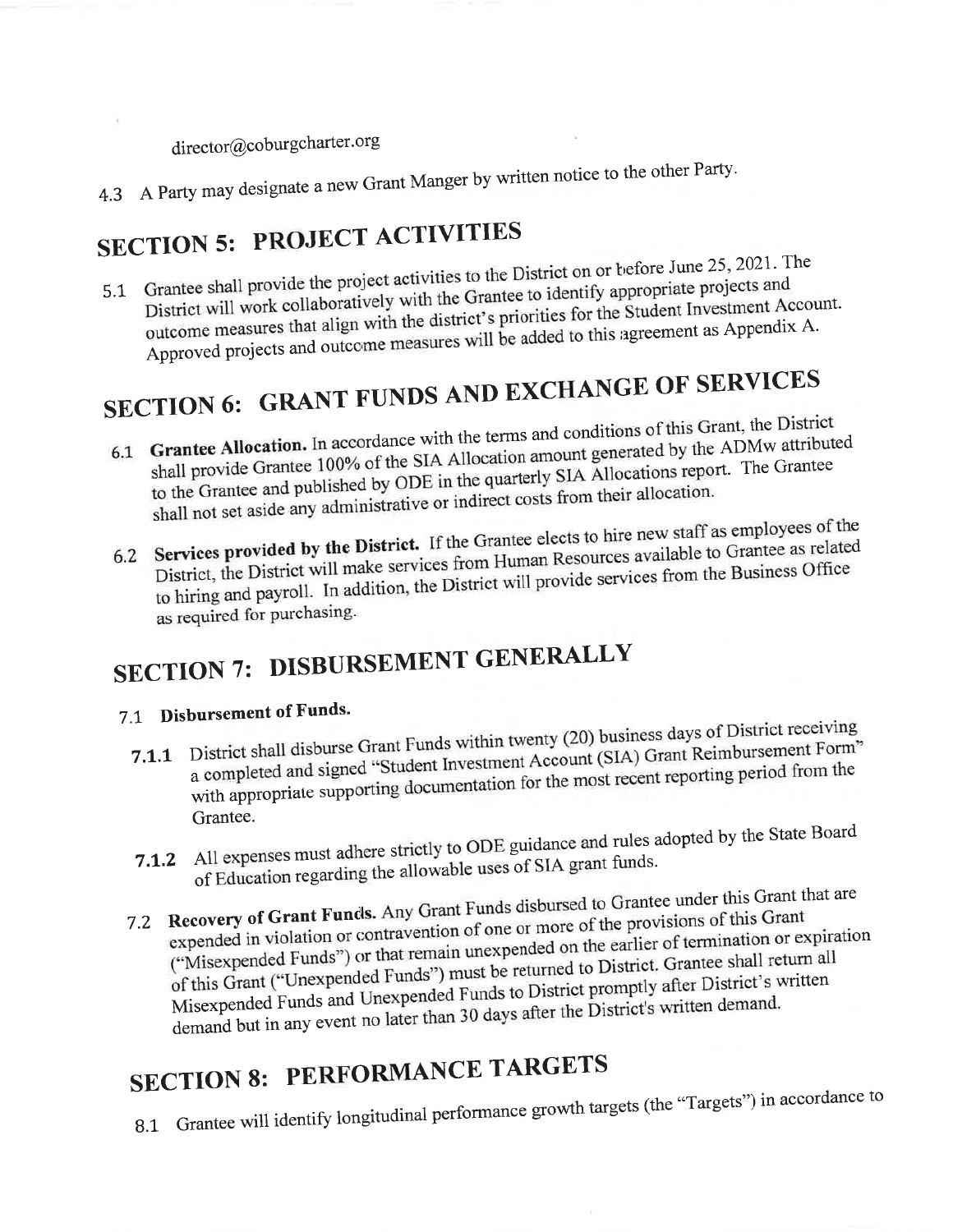the guidance published by the Department. Targets will be included with the Grantee's Project List as submitted in Appendix A and identified for each year of the Performance Period. The District shall work collaboratively with the Grantee to identify and communicatePerformance Targets.

- 8.2 The District shall work collaboratively with the Grantee on a corrective action plan should theGrantee fail to show adequate improvement toward Targets while this agreement remains ineffect.
- 8.3 Grantee will report to District each year on its progress toward meeting Targets in theGrantee's annual report as per ORS 338.095 or as mutually agreed upon by both Parties.

### SECTION 9: RECOVERY OF OVERPAYMENTS

If payments to Grantee under this Grant, or any other agreement between District and Grantee, exceed the amount to which Grantee is entitled, District may, after notifying Grantee in writing,withhold from payments due Grantee under this Grant, such amounts, over such periods oftimes, as are necessary to recover the amount of the overpayment.

### SECTION 10: GRANT DOCUMENTS

This Grant consists of the following documents, which are listed in descending order ofprecedence: this Grant less all exhibit Appendix A (the "Project").

### SECTION 11: SIGNATURES

IN WITNESS WHEREOF, the Parties have executed this Grant as of the dates set forth below. Eugene School District 4J

 $By:$ 

School District Representative

e Date

Printed Name, Title

Coburg Community Charter School By School Representative

 $6|31|21$ 

Lisa Jager, Executive Director